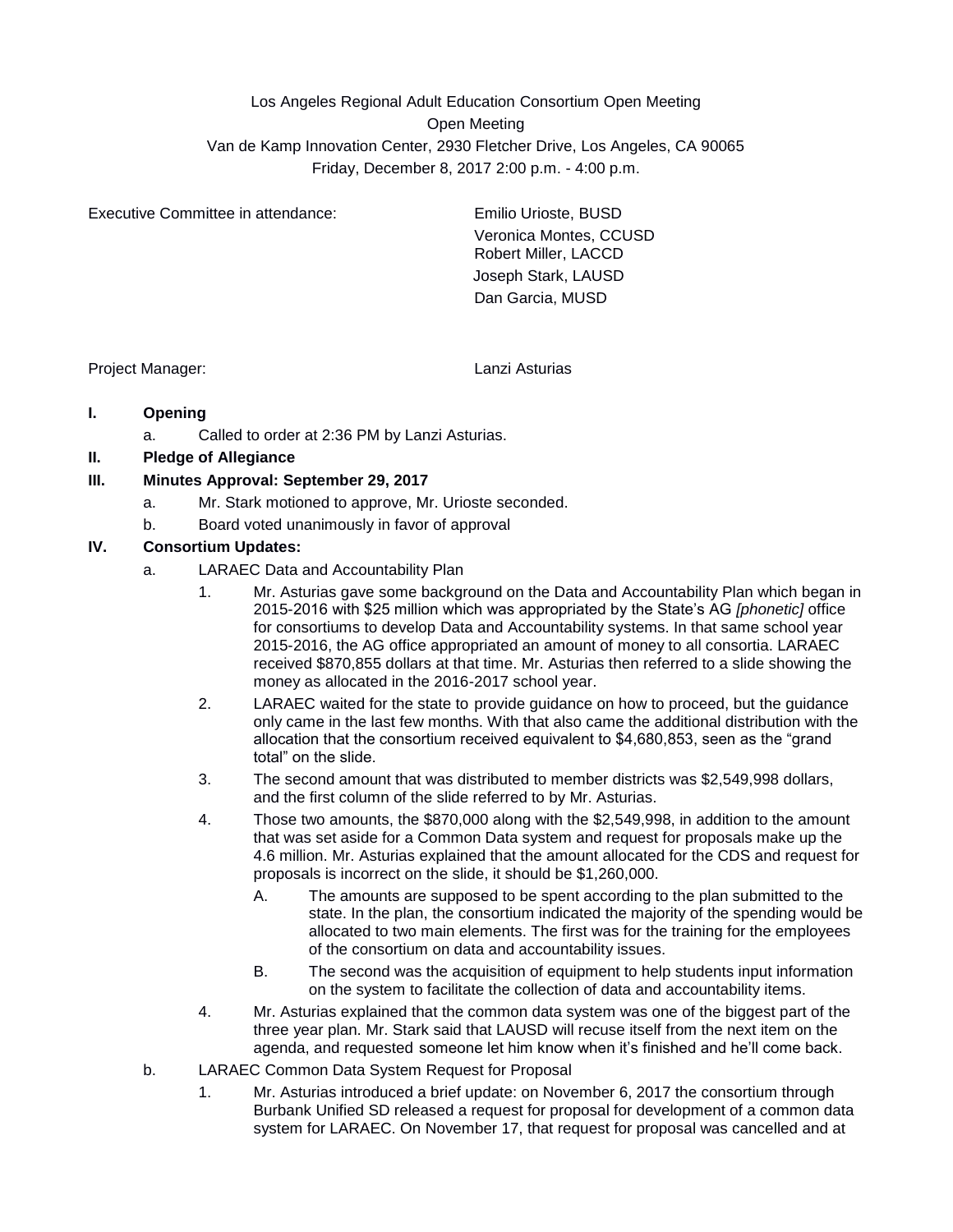the same time the LAUSD recused itself from the process of releasing request for proposal for a common system for data and accountability for the consortium. The consortium may continue to pursue their release for a request for proposal.

- 2. Ms. Montes had a question: she thought when the money went out to the field for a common data system (because originally the state was going to develop a system). Then the state pushed it out to the field. But now the state is asking everybody to use CASAS and the consortium's districts all have their own student info system. Ms. Montes asked if the common data system was still a necessary item, still something LARAEC should continue to pursue?
- 3. To follow on with that, Dr. Miller asked why LAUSD was recusing itself and not participating. Mr. Asturias said he would let the LAUSD executive director answer that and someone was dispatched to retrieve Mr. Stark.
	- A. Mr. Miller then clarified if the state was actually going to create a common data system. Mr. Urioste referred to a document released in August of 2017 titled "Measuring our Success" where the state indicated two programs that could be used in that role: TopsPro Enterprise TE and then for the community college district, MIS.
- 4. Dr. Miller asked again Mr. Stark why LAUSD recused itself. Mr. Stark explained that they were implementing a new student data system and that whatever contractor they end up with might also be bidding on the contract for the common data system for LARAEC, so recusing was to prevent a conflict of interest. LAUSD would be in favor of a common system at a certain point in time, just at this time they couldn't participate during the implementation and roll-out of their new system.
- 5. Mr. Stark asked given the size and scope of LA Unified and given the significant participation LAUSD has in the consortium, isn't it incumbent on them to wait until LAUSD picks its SIS vendor to make sure that what LARAEC comes up with will be compatible? Because if they buy a product and it ends up not being compatible with LAUSD's system, it'll cause issues.
	- A. Mr. Urioste read again from the publication "Measuring our Success" for the benefit of Adrienne Ann Mullen, talking about two Student Information Systems used by the various districts, TopsPro for K-12 and adult ed, and MIS (Management Information Systems) used by community colleges.
	- B. Adrian Ann Mullen explained that community college systems would be measured by TopsPro along with K-12 for 2017-2018. The community colleges would be measured using MIS in the 2018-2019 school year and going forward.
- 6. Ms. Montes reiterated her previous question of whether they need a common data system. Dr. Miller also asked that if they're all functioning as they need to with regards to reporting to the state and the feds, why do they need another data system on top of their individual systems?
- 7. Mr. Asturias talked about how the initial thought behind the Common Data system was that none of the existing systems provided means to track and provide information on students in the entire region. At present, TopsPro Enterprise TE wasn't able to be used to track students transitioning between programs/districts. Another component of the system was to develop a unique identifier for each student so that it would be easier for member districts and the community college to track students moving through the area and through career paths.
- 8. Mr. Stark said that he thought they were talking about two different things, that they weren't looking for a system above their existing layer of systems, but rather integration among the systems so whatever system LA or Culver City had, there would be a possibility or a way to integrate that student data into the college system so there wouldn't be a need to collect all-new data as if people are starting from scratch. The intent of pursuing a common data system was for streamlining as students are moving across various systems. Need to emphasize integration, not redundancy or adding additional layers.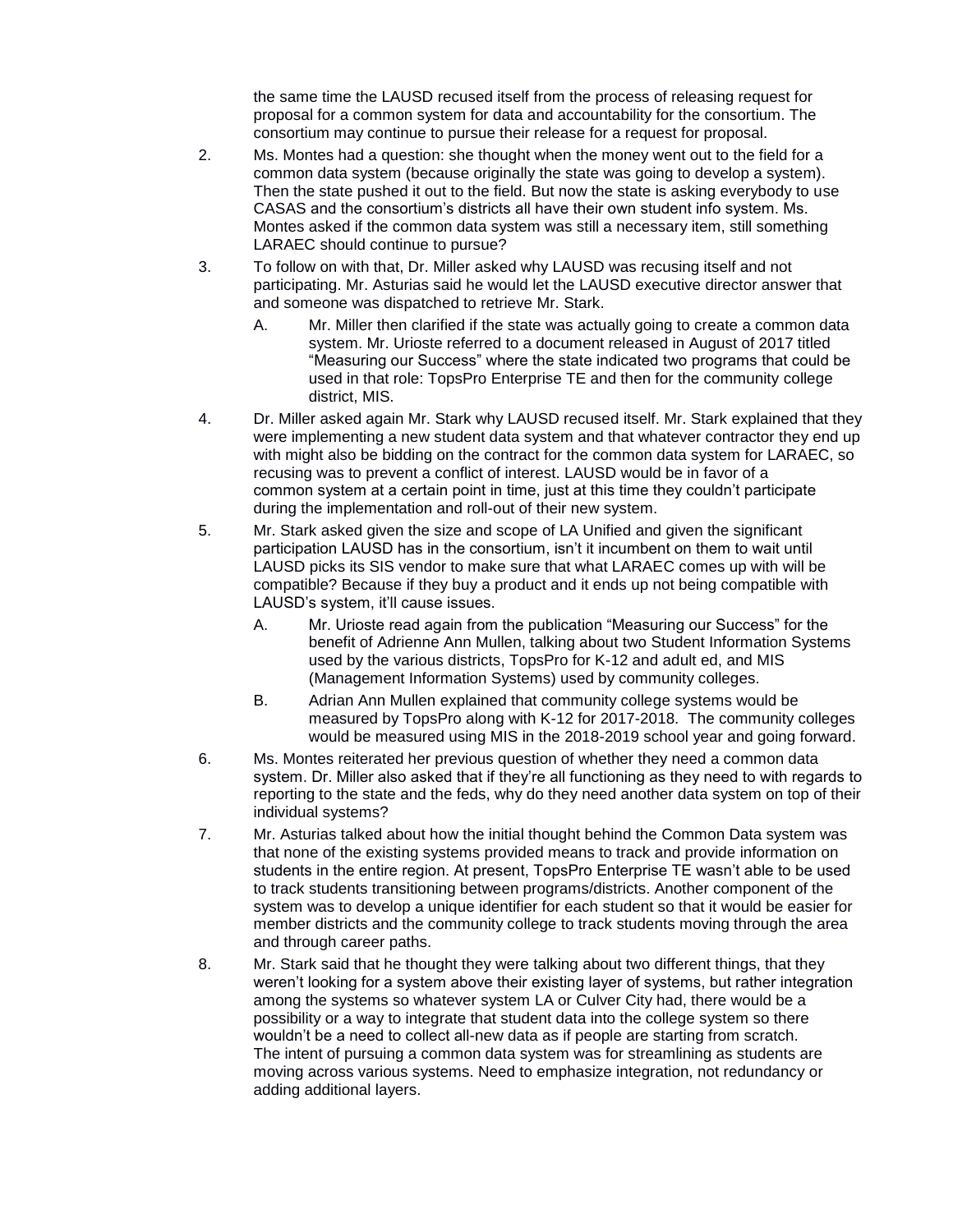- 7. Dr. Miller again said that they should defer pursuing a common data system until LAUSD finds their system so they can create one reporting system that satisfies the needs of the state.
- 8. Ms. Montes asked about the timeline connected to the money they got for data and accountability. Mr. Asturias explained that the funds were 15/16 funds and they were supposed to expire on December 31 of this year, but the state released a letter that their instructions to the consortium were late, so they extended the deadline until 2018.
	- A. Ms. Montes said it was an issue they can discuss, but asked how they would eventually integrate LAUSD, because four districts use TopsPro, but other districts use MIS.
- c. LARAEC Office Staffing Request
	- 1. Mr. Asturias provided background on the staffing request: from the onset of the consortium, they've talked about adding additional staff as needed to carry out the duties of the consortium. The original application left it to the project director to define the needs of the additional staff to implement the regional comprehensive plan.
	- 2. As of last open meeting, the executive team approved the hiring of four individuals for the LARAEC office in the positions that were to integrate or compose this office where the project director, Mr. Asturias, and two teacher advisors, a fiscal analyst and someone to assist with clerical tasks of the consortium.
	- 3. One of the things that they've done to justify the request for additional staff is to look at some of the consortia that are already out there in other counties within California and look at what their staffing composition is.
		- A. Basically Mr. Asturias did a survey of consortia websites and ascertained that Mount San Antonio, which is a \$33 million dollar consortia, has three members in staff and is the second-biggest consortium next to LARAEC. He did not
		- B. South Bay, which is San Jose, a \$16 million consortium, has two employees. State Center, a \$14 million consortium, has eight employees, a number of which are navigators. Contra Costa, a \$14 million consortium, has seven employees. Capital was the most specific, an #11 million consortia and they had four employees: program director, coordinator, project specialist to assist in financial matters, and an administrative assistant.
	- 4. The request that LARAEC made for the staffing of the consortium was for four positions with a budget for \$660,000. He emphasized that he did not interview any members of the consortiums he researched, he just looked on the websites for each consortium.
	- 5. Ms. Montes asked which agencies the consortiums were funded through, whether just one agency or multiple agencies. Mr. Asturias replied that the website didn't indicate that, but in his conversations with consortium directors he knows, those are funds taken off the top of the consortium allocations and routed to specific districts that would employ the individuals.
	- 6. Mr. Stark said it would be helpful that given the LAUSD is the fiscal agent for the project director position, some clarity was needed among board members because those agencies might have to become fiscal agents of the other positions. LAUSD was going to become the fiscal agent for the other positions, but if it wasn't clear, other board members need to be brought up to speed. Mr. Asturias said that last meeting it was established that the positions would be housed at LARAEC.
	- 7. Ms. Montes raised the concern that Mr. Stark recusing himself from the data plan discussion meant that all of LAUSD was recused from the conversation, and so if a situation similar to the potential conflict of interest with LAUSD's data plan contractor happens again, everybody else is going to be left behind. Should LARAEC consider possibly running the employment of the other positions through several agencies so that the support those positions provide is still there for other districts or at least bring the conversation back to the table given some of these new situations. She asked Dr. Miller to help her formulate the question.
	- 8. Dr. Miller asked if they were talking about the specific location of the people, and Ms. Montes clarified that they were talking about which agency pays them. Dr. Miller talked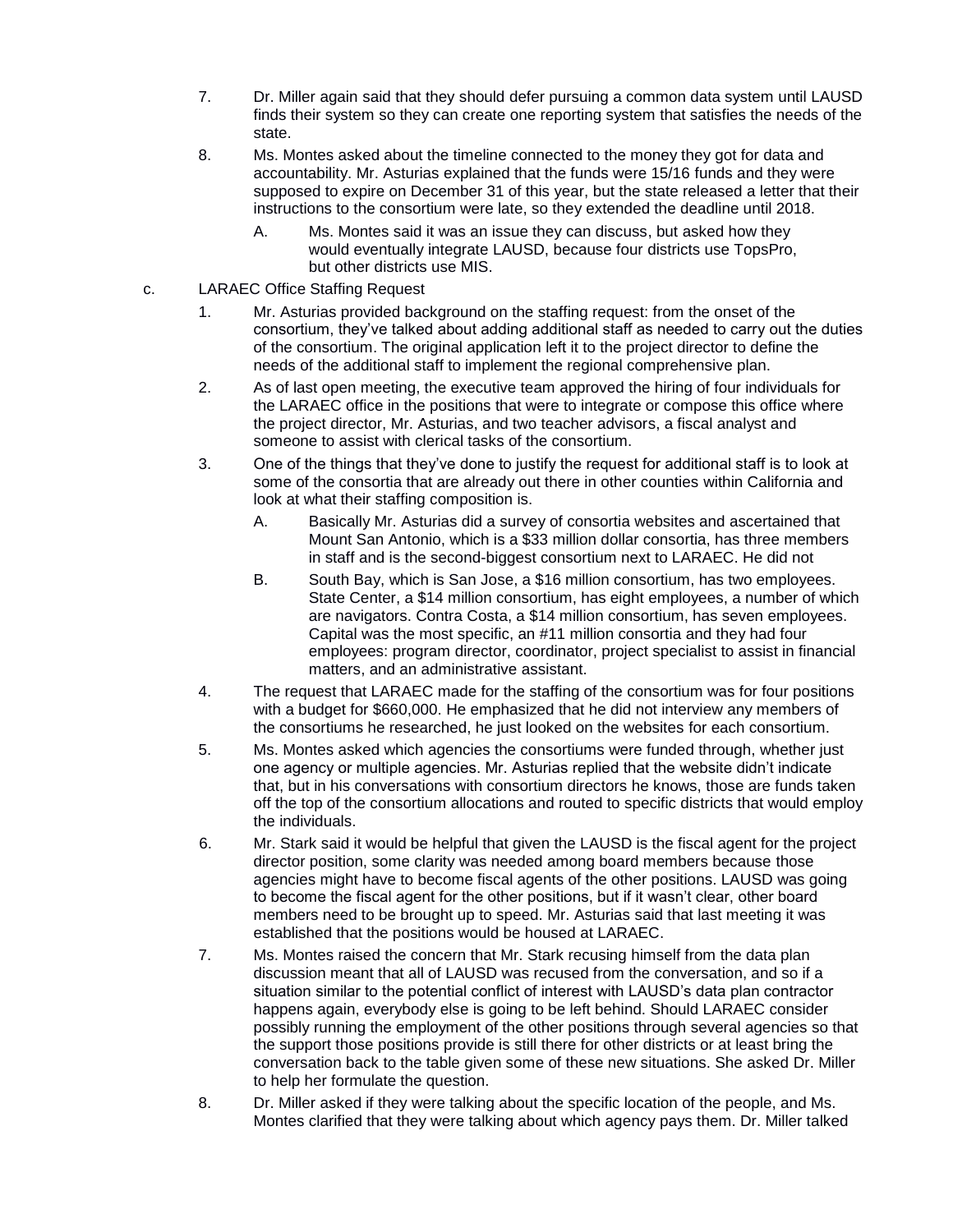about how they had someone who was still on the books of the Pasadena Area Community College District despite LACCD currently being the fiscal agent and location for them. So they were under the understanding that LAUSD could hire the positions, then place them where they need to be placed.

- A. Ms. Montes clarified that her concern was, if they're funded 100 percent by one district and that district has to recuse itself from some issue, therefore recusing all members of its agency, the rest of the programs would be left without that kind of support in getting through a particular issue. How do we make sure that that doesn't happen? Can we fund them out of different agencies and put them in another location?
- 9. Dr. Miller suggested doing a what-if: what if the positions were hired by LAUSD but they were housed at Culver City. LAUSD has a forced reduction in staff and bumping goes into effect. Now they can ask Culver City to hire the individual while still paying money to Culver City to fund that individual.
- 10. Mr. Urioste raised another consideration, the size of this consortium. He acknowledged that Mr. Asturias has done great work, but his question is when we consider agencies that are nowhere near LAUSD/consortium's size, should we consider adding another position to the planned four?
	- A. Dr. Miller said that's another topic because they adopted the budget for these positions, he believes they should move forward with these positions but consider additional staffing as needed to keep consortium running smoothly.
- 11. Mr. Stark agreed, depending on what district is housing them they'll have to conform to the individual policies of a district, so situations could arise involving the particulars of any one district. To alleviate that concern, look at possibility of being very clear about defining the responsibilities of a position and to what degree are other districts able to step up and be the fiscal agent for other positions that may be necessary.
	- A. Mr. Garcia said it would be a very viable option for Montebello to look into something like that.
- 12. Ms. Montes requested that not all positions come from one district, at least look at the possibility so that if a district is affected by an issue, the impact doesn't hamper all support positions. When they talked about it initially to have positions posted at LAUSD, it was a logistics issue, but she wanted to make sure that they didn't consider logistics over support.
	- A. Mr. Asturias asserted that the only two positions that would be posted were the teaching advisors.
	- B. Mr. Garcia interjected that they could table those two positions and see if another district in the consortium could be the fiscal agent for those positions.
- 13. Mr. Stark said that they need to give clear instruction to the staff, which they aren't doing yet, and proposed having point persons for districts tasked with coming up with a plan based on what they share today and provide that as a recommendation for the next open meeting as an action item for the board to take action on.
	- A. Dr. Miller thought it was a very sensible approach, and since they're personnel issues, should be discussed in a closed session first.
- 14. Mr. Asturias wanted to make sure he understood what they were talking about: is there agreement about Mr. Garcia's proposal for the two positions currently frozen – fiscal analyst and clerk. Mr. Garcia is fine with Montebello taking on those two.
- 15. Dr. Miller asked if it's soft money and not LAUSD money, why are the two positions frozen? There's no hiring at LAUSD at the moment, no matter the source of the funding? Mr. Asturias explained that all positions have to go through consideration by a freeze committee. They had some additional requirements to comply with for the fiscal analyst and clerk.
	- A. Dr. Miller asked how long the process would take, and Mr. Asturias said they had provided the necessary information and are waiting for a response.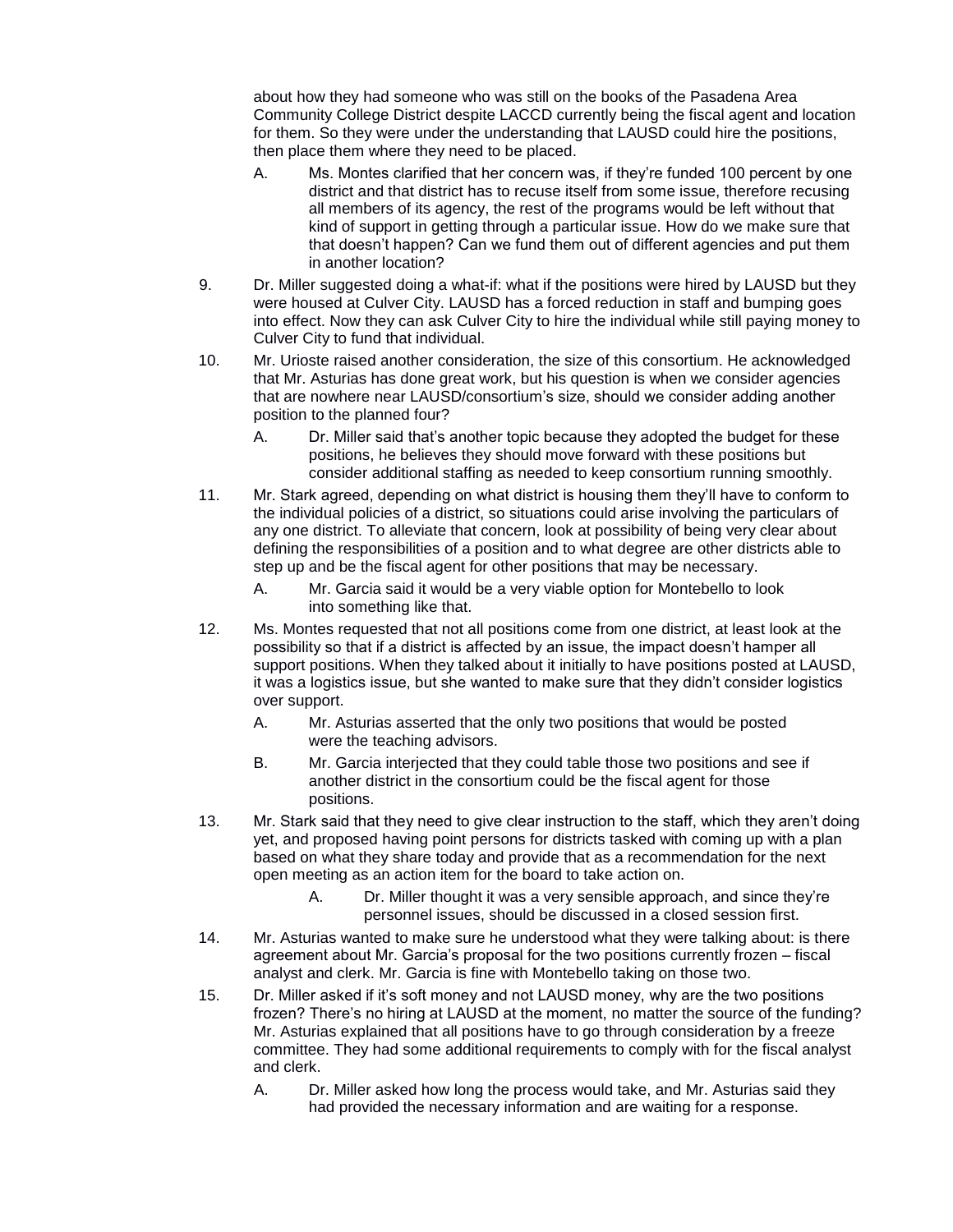- B. Dr. Miller said that because of LAUSD and LACCD's personal commission structure they shouldn't have positions go through them and should fund the positions through Burbank or Culver City because they don't have personal commissions and there's less red tape.
- C. Ms. Montes agreed with Mr. Stark's point that they should bring it to discussion because it's not an action item.
- 16. Dr. Miller asked when the next meeting was, and Mr. Asturias said it was tentatively scheduled for January 19, 2018. Mr. Asturias explained that the board has a lot of tasks to accomplish, including planning a conference, so the longer they wait, the more difficult it will be.
- 17. Dr. Miller asked if they had already been funded, does putting them through Burbank and Culver City have to be an action item?
	- A. Mr. Stark said that clarity and transparency on the part of the board are needed, because of the understanding that some issues would be run through LAUSD, which set certain things in motion. If there's going to be a change in that arrangement, it should be a board action. Given the timeline, if the board feels they should have a meeting before January, that's fine.
- 18. Mr. Urioste's concern and where he would be willing to have conversations about it is with regards to their operation as the largest consortium in the state, and would be up for looking into additional staff or positions. Given the budget of LARAEC and the work it has before it, he would hope they could use another staff member there, and they should think about their geographic location as well.
- 19. Mr. Asturias confirmed that the two teacher positions were ready to fly through LAUSD. Ms. Montes asked if LAUSD continues to hire them, if they consider the possibility of additional staff potentially outside of LAUSD, could they move forward on the two teacher advisors with LAUSD?
	- A. Dr. Miller confirmed and said he was just trying to expedite the two positions, and agreed with Mr. Urioste that they had a lot of work to do and technology to perfect.
- 20. Mr. Asturias recapped for clarity's sake: going along with a decision already made by the board, they were good to proceed with the two teacher positions already cleared by the freeze committee. The point person team would be tasked to come up with a proposal for the board about the other positions and possible additional positions so the board could evaluate it in the January 19 meeting.
	- A. Ms. Montes reiterated her worry that if every position is funded through LAUSD and something else happens, they'll be without support.
	- B. Mr. Stark said that he understood the concern and that they're trying to address it moving forward. Situations can occur in any district unforeseen, and it sounds like the other districts would like to augment that support with additional positions, maybe with a project manager or new point person in other districts.
	- C. Dr. Miller added a hypothetical situation: if Bob Miller was hired by LAUSD to work for LARAEC and he got bumped, presumably one of the other LARAEC partners could pick up that position and rehire him to work for another district, which would be a way around instances like the LAUSD one.
	- D. Mr. Stark said that they were only talking about a few solutions, there are others as well. For instance, if people thought LARAEC needed to contract with an outside agency to provide this support, or form a JPA. Could be that LARAEC needs to take a fresh look at which option will best meet their needs.
- 21. Mr. Asturias clarified that they were free to proceed with the two teacher advisor positions and asked for any additional comment. There was none.

# **V. Montebello USD State Audit**

- a. Recommendations for LARAEC
	- 1. Mr. Garcia addressed the board that the state audit findings had come back and were posted on the state auditor's website and the MUSD website. The findings were for MUSD and for their adult programs. Recommendations from state auditor for issues